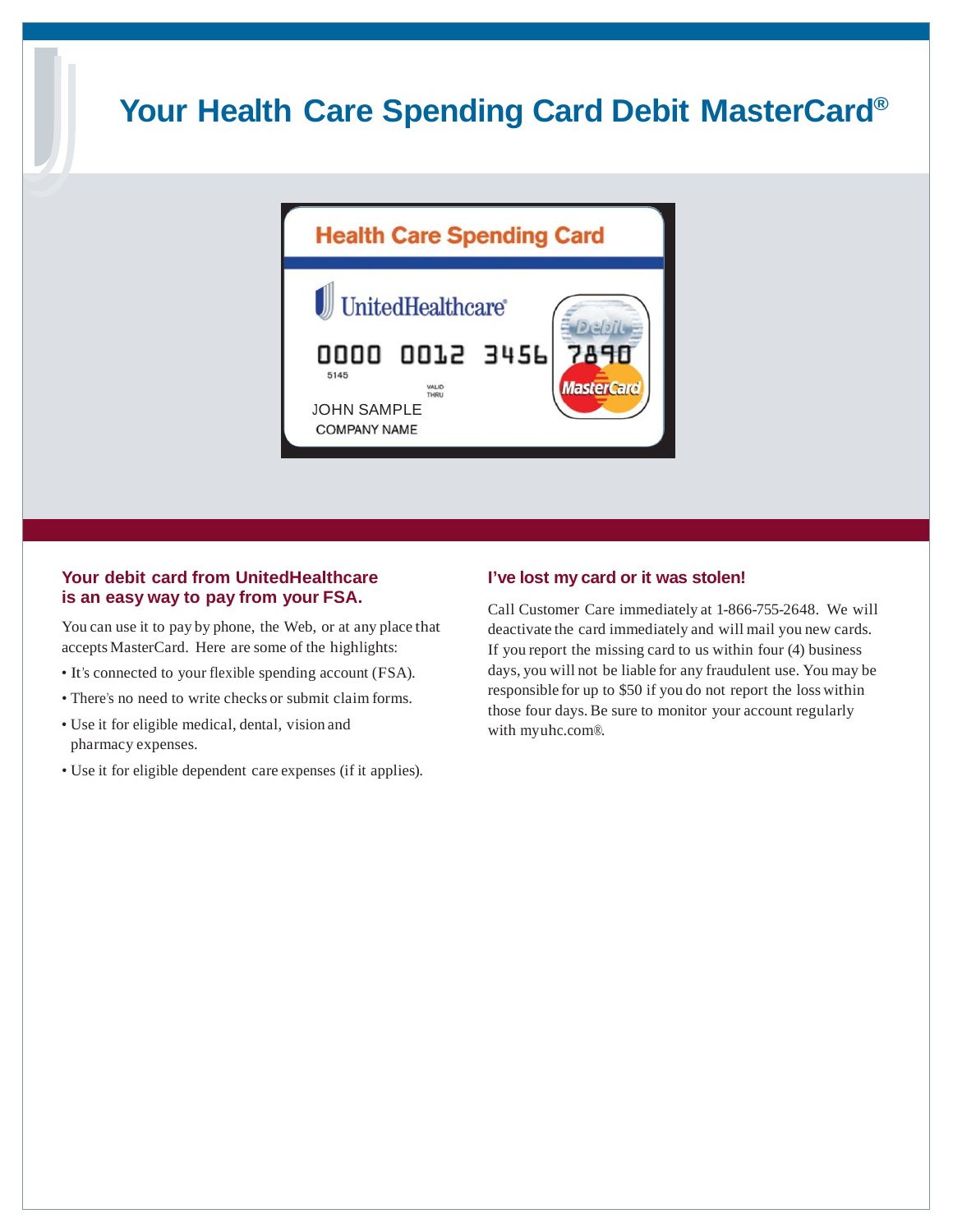# **Have questions about your debit card? We've got answers.**

#### How do I activate my card?

Before you can use your card, you must activate it. If you haven't done so, call 1-866-755-2648 and just follow the directions. One phone call will activate all cards(all participants are sent two). After the call, the card will activate. Be sure to sign the card and review the Terms and Conditions that arrived with your card. Thisis part of your agreement with us. It's important information to keep with your records.

#### What if I don't activate my card?

Please cut it up and throw it away. We don't want you to risk losing the card or having it stolen. You can still be reimbursed for eligible expenses by mailing a paper reimbursement form. You can find the form on myuhc.com.

#### Where can I use the card?

You can use your card to pay for eligible expenses at many different locations. You can use it to pay by phone, the Web, or at any place that accepts MasterCard. In general, here are the locations:

- At the doctor, dentist, eye doctor, clinic, hospital or other care provider
- At the pharmacy
- At the grocery store, supermarket or other retail store

#### Who can use my card?

You will receive two cards as a new UnitedHealthcare member or if your current card expires. We provide the extra card for a spouse or dependent eligible for reimbursement under your plan. If it's not needed, please cut it up and throw it away. If you keep it, make sure your spouse and dependents sign the back of their card. You can request additional cards by calling Customer Care at 1-866-755-2648.

#### How do I use my card?

When you are making a purchase, you can give your card to the person at the register. The fastest way to use your card isto choose "credit" when you are paying. You can choose "debit," but you will need a PIN. You can get a PIN by calling customer service. Remember, the location must accept MasterCard. After the purchase, sign the receipt, which is your agreement that you understand the charge and that you are using the card for an eligible expense. The payment will automatically be made from your account aslong as you have enough money in the account. Always keep your receipts of purchases and payments for your records.

#### What expenses can I pay for with my card?

You can use your card to pay for many different expenses aslong as they are eligible, or covered, under your plan. This includes:

- Medical, dental, vision copayments
- Day care provider expenses if you have a dependent care FSA and they accept MasterCard
- Prescription copayments or other out-of-pocket responsibility
- Over-the-counter (OTC) supplies and materials

**Health reform change:** As of January 1, 2011, over-the-counter medicines and drugs, other than insulin, cannot be reimbursed or paid for with an FSA, unless prescribed.

You may be able to use your debit card if you take your OTC prescription to a pharmacist to be filled and have a prescription number assigned. Or, you can submit a claim form to be reimbursed. If you submit a claim form, you must include a receipt from the pharmacist that includes:

- · Prescription number
- · Your name
- · Date of purchase
- · Dollar amount

You can find the form on myuhc.com.

### Should I enter "debit" or "credit" when I am making a purchase?

The fastest way to use your card is to choose "credit" when you are paying. You can choose "debit," but you will need a PIN. You can get a PIN by calling customer service.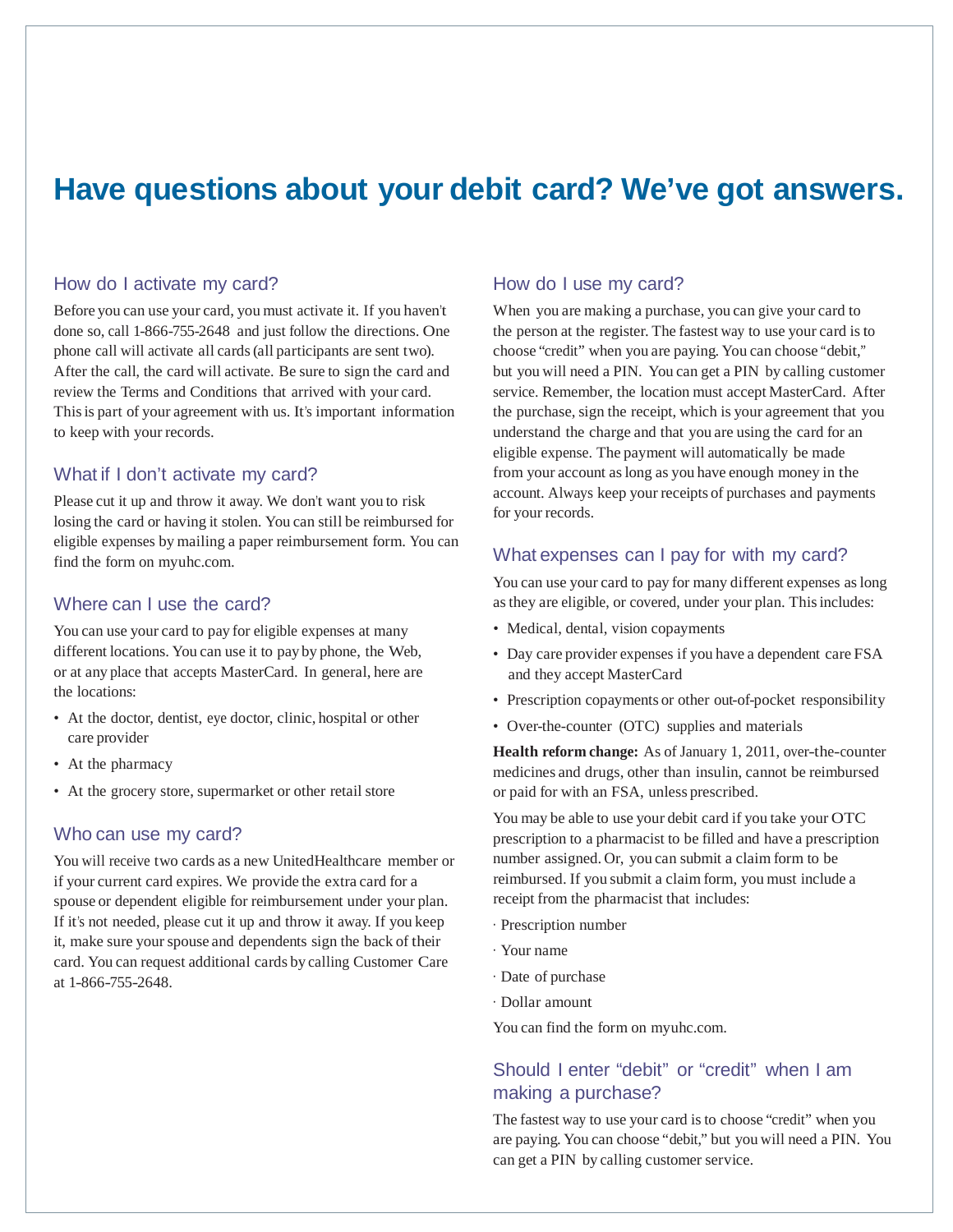

### What happens if the card doesn't work, or I can't use the card to pay?

If your card doesn't work or it is declined or you can't use it, you may purchase another way, using cash or credit card. As long asthe expense is eligible, you can be reimbursed by submitting your claim online in 3 easy steps which saves you time and money on postage.

- 1. Log in to myuhc.com
- 2. SelectClaims & Accounts
- 3. Select Submit FSA Claims Forms

You still have the option of mailing in a paper reimbursement form. You can find the form on myuhc.com.

If you have the automatic payment feature on myuhc.com, you don't have to worry about submitting a paper form. You will automatically be reimbursed by your FSA. This feature is typically already "on" when you start the plan year. You can turn it off at any time. To do so, log in to myuhc.com, and click on *View Account Balances*. Then click on the *Automatic Payment Options* link.

### Why was my card declined or rejected?

There are many different reasons why a card will be declined. Here are the most common reasons:

- You did not activate the card.
- The item you are purchasing is not eligible under your plan.
- You do not have enough money in your account.
- The item you are purchasing is a non-prescribed OTC medicine.
- The medical, vision or dental copayment does not match with your plan.
- The prescription copayment or out-of-pocket responsibility does not match with your plan.
- The location you are using does not have the right technology to read your card.
- The card swipe machine may be broken.

## If I have a balance in my FSA from last year, can I use my card to spend that money?

You cannot use the card unless you re-enroll in the FSA. If you re-enroll in the FSA for the new plan year, and you have an FSA grace period, your card will work to spend last year's money for new health care expenses.

# If I want to make a purchase, but don't have enough money in my FSA, can I still use my card?

Yes. If the location accepts partial payments, the amount remaining on the card will automatically apply to your bill. You can use myuhc.com to track your expenses and spending. This also helps you stay up-to-date on your balance.

## Can I have a negative balance in my FSA?

Yes. We update your card purchase information daily. However, there can be instances when your card is used on the same day that an automatic payment is made or we have paid from a paper reimbursement form. This could result in a negative balance.If this happens, we will contact you about the overpayment process.

### Will I receive a statement in the mail like I do for my other debit/credit cards?

Yes. You can receive a health statement in the mail, which will include your account balance information combined with your health plan information, such as claims. Health statements are mailed monthly if there is activity on the account. You can also view the statements anytime on myuhc.com. If online viewing is what you prefer, you can turn offthe paper statements to save paper. Log in to myuhc.com, click on *Claims & Accounts* and go to *Mailing Preferences*.

# Does my card expire? If so, when?

After you receive and activate your card, the card can be used for four (4) years aslong as you continue to enroll in the plan each year. The card's expiration date is on the front of the card. When your card expires, you will receive the new card.